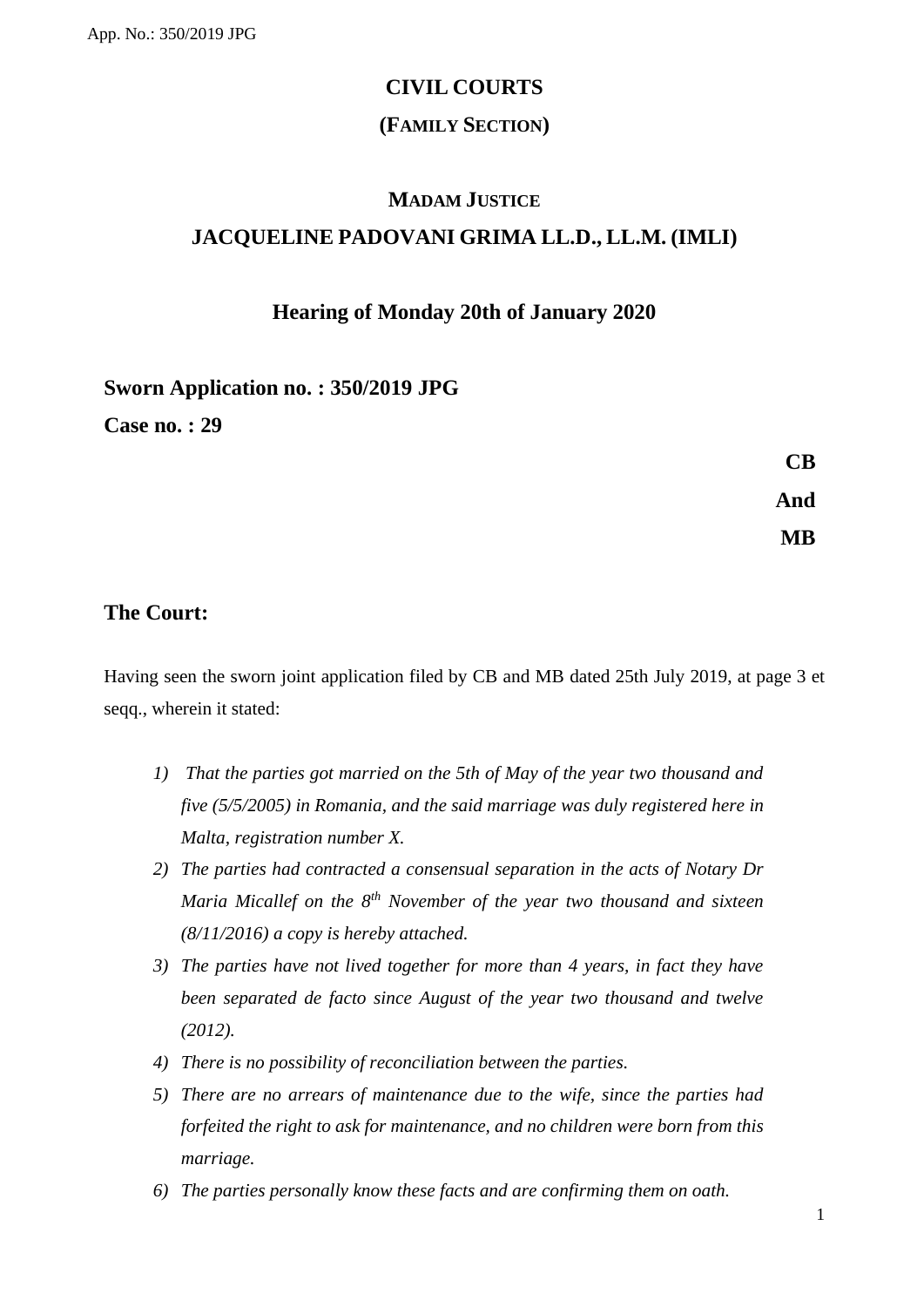*Thus, for the above-mentioned reasons, the parties humbly ask the Honourable Court to* 

- *1. Declare the marriage between the parties on the 5th May 2005 is dissolved according to article 66 A of Chapter 16 of the Laws of Malta;*
- *2. Order the registrar to notify the Director of Public Registry of the divorce of the parties so that the same be registered at the Public Registry.*

Having seen that the application and documents, the decree and notice of hearing have been duly notified in according to law;

Having heard all the evidence on oath;

Having seen the exhibited documents and all the case acts;

Having seen the Articles 66A, 66B u 66C of Chapter 16 of laws of Malta;

#### **Considers;**

**CB** testified (fol 17) that the parties celebrated their marriage on the  $5<sup>th</sup>$  May 2005, and no children were born out of this marriage. He explained that the parties signed a contract of personal separation on the 8th November 2016. He also explained that the parties have been separated *de facto* since 2012. He stated there were no maintenance arrears. He confirmed that there has not been a reconciliation between the parties from the moment of separation to date, and that there is now no prospect of reconciliation.

**MB** testified (fol 19) and confirmed and corroborated the testimony given by CB.

#### **Deliberates;**

*66A. (1) Each of the spouses shall have the right to demand divorce or dissolution of the marriage as provided in this Sub-Title. It shall not be required that, prior to the demand of divorce, the spouses shall be separated from each other by means of a contract or of a judgement. [....]*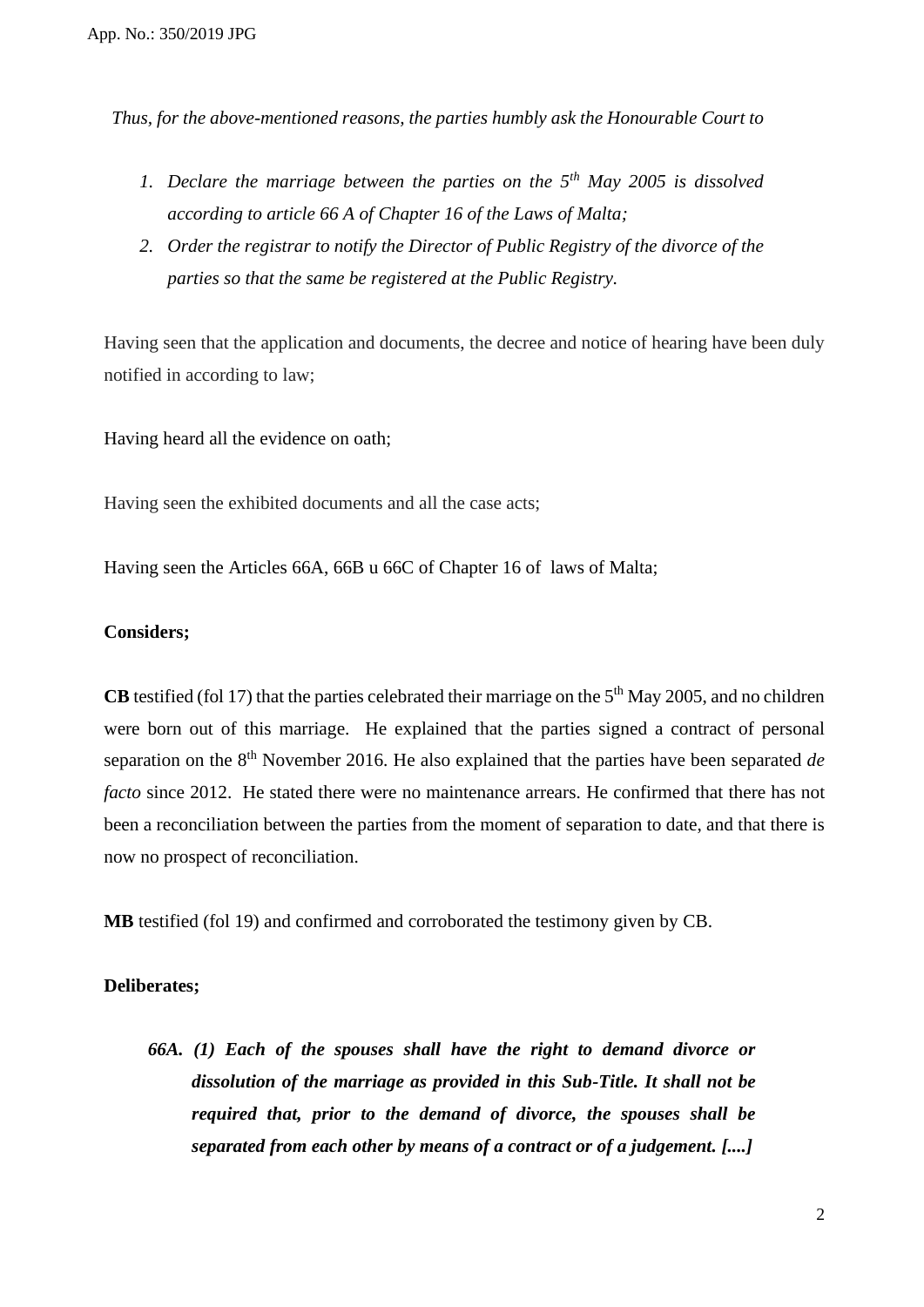- *66B. Without prejudice to the following provisions of this article, divorce shall not be granted except upon a demand made jointly by the two spouses or by one of them against the other spouse, and unless the Court is satisfied that:*
	- *(a) on the date of commencement of the divorce proceedings, the spouses shall have lived apart for a period of, or periods that amount to, at least four years out of the immediately preceding five years, or at least four years have lapsed from the date of legal separation; and*
	- *(b) there is no reasonable prospect of reconciliation between the spouses; and*
	- *(c) the spouses and all of their children are receiving adequate maintenance, where this is due, according to their particular circumstances, as provided in article 57:*

*Provided that the spouses may, at any time, renounce their right to maintenance:[...]*

#### **Considers;**

The Court has seen that the parties were married in Romania on the  $5<sup>th</sup>$  May, 2005 (page 15). This marriage was registered in Malta (page 16). No children were born from this marriage

It results also that the marriage broke down and the parties obtained a personal separation by means of a public deed in the acts of Notary Doctor Maria Micallef dated the 8<sup>th</sup> of November 2016 (page 5). From the testimony of the parties, it further results that the parties have been separated *de facto* since 2012, and therefore for longer than the four years required by law.

The record shows that there are no maintenance arrears. Furthermore, the Court finds that there is no hope of a reconciliation.

**For these reasons, the Court pronounces the dissolution of the marriage between the parties by divorce and orders the Court Registrar to advise the Director of the Public Registry of the dissolution of the marriage between the parties so that this may registered in the Public**